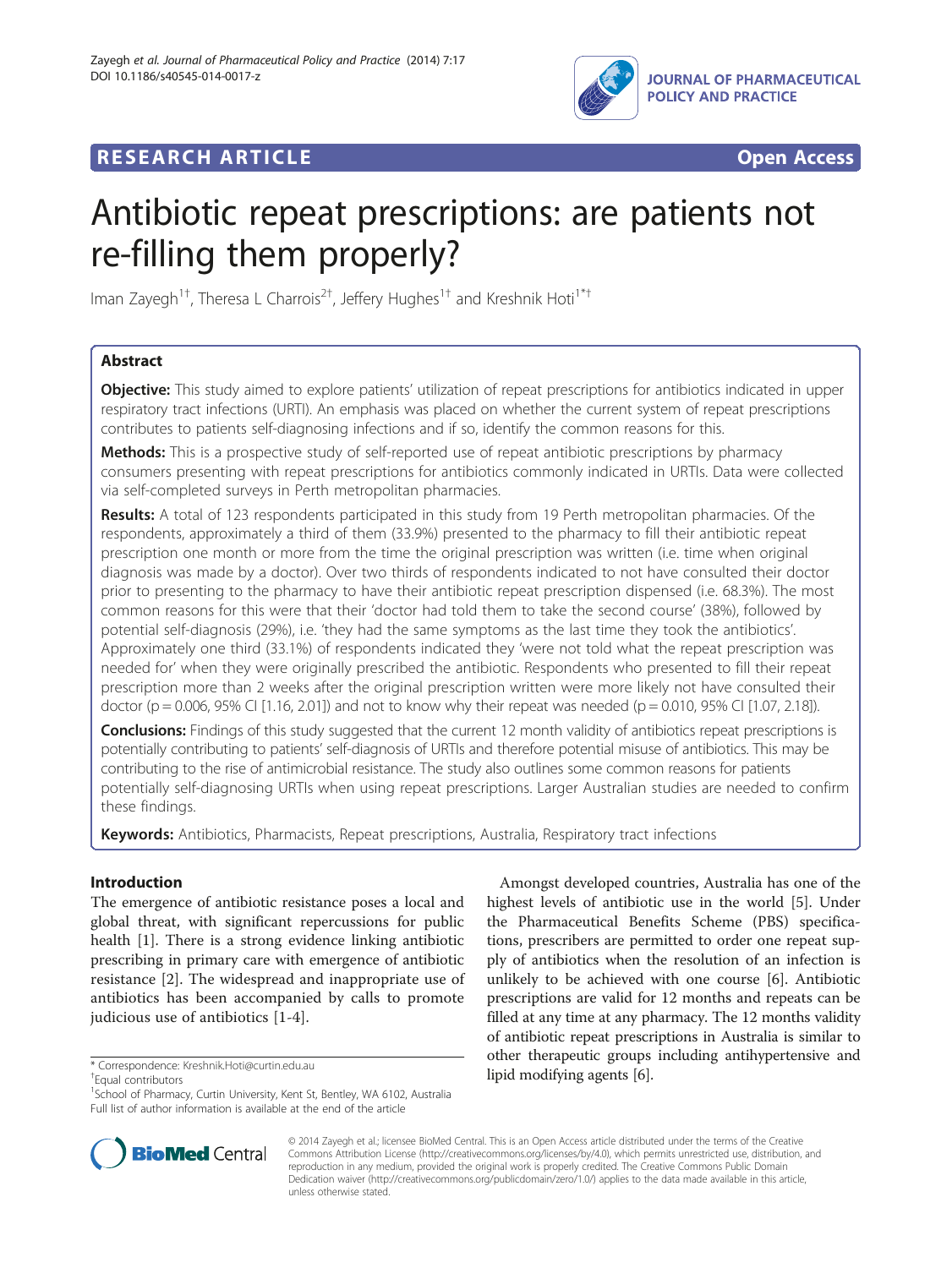Electronic prescribing systems in the Australian general practice setting are often defaulted to automatically generate repeats on prescription medications, including antibiotics [[4,7\]](#page-5-0). The increased number of antibiotic repeats generated by computerized prescribing systems is a potential contributor to the inappropriate use of antibiotics [\[4,7](#page-5-0)]. Initiatives have been established to increase prescriber awareness in order to prevent the automatic generation of repeats for antibiotics [[7](#page-5-0)]. Despite these initiatives, it appears that the trend in antibiotic repeat prescribing has not changed significantly and any observed changes in prescribing patterns have been short-lived [[8\]](#page-5-0).

There is currently a paucity of literature data surrounding patient utilization of antibiotic repeat prescriptions. It is also not clear what happens in cases when patients delay filling of their antibiotic repeats originally intended for finishing their treatment course following initial diagnosis. Having this in mind, the primary objective of this study was to explore whether the current system of repeat prescribing for antibiotics commonly used in upper respiratory tract infections (URTI) contributes to patients self-diagnosing. Secondary objectives included identifying common reasons for patients self-diagnosing when choosing to use a repeat prescription.

#### Methods

Ethics approval was obtained from Curtin University Human Research Ethics Committee.

#### Design and setting

This was a prospective study in which data was collected using a questionnaire administered in randomly selected pharmacies in Perth. A list of all Perth Metropolitan pharmacies was generated using the Yellow pages and, using an electronic randomizer [\(www.randomizer.org](http://www.randomizer.org)), a 20% random sample of pharmacies were selected. Random selection was utilized to maximize representativeness and validity of the study and to allow a wider representation of the population of metropolitan pharmacies in Australia. A total of 67 (i.e. 20% of all pharmacies in the metropolitan area) were invited to take part in the study via telephone calls and posted letters. Pharmacist managers, who were provided with the information surrounding this study, gave verbal consent to take part in the study. The consenting pharmacist provided an information sheet, as well as a self-completed questionnaire to consenting respondents who presented at participating pharmacies with an antibiotic repeat prescription. Data was collected between February and May 2012.

#### Questionnaire design

Relevant literature was consulted in designing the questionnaire [[9](#page-5-0),[10](#page-5-0)] and a focus group session was conducted to assist with its face and content validation. The focus group comprised members of the public who had previously used antibiotic repeats and pharmacists. The repeat prescriptions of interest were those for antibiotics used in URTI. URTI antibiotics were chosen as these are the most commonly dispensed antibiotics [[4\]](#page-5-0). Following consultations with pharmacists in the focus group, we modified the antibiotic list used by Newby et al. [[4\]](#page-5-0) and included amoxycillin, amoxycillin with clavulanic acid, cefaclor, roxithromycin, cephalexin and clarithromycin. The first section of the questionnaire collected information on respondents' demographics and frequency of prescription use. This section was followed by questions about: what the respondent thought that the repeat was being used for; what their original prescription was given for; and whether the respondent had consulted their doctor prior to having the repeat dispensed and, if not, why. Respondents were also asked how long it had been since they had last seen their doctor and if they knew why their doctor had given them the repeat prescription for the antibiotic. The second section of the questionnaire was completed by the pharmacist and the data collected included the date and time of respondents' presentation, the patient's concessional status, the date of the original prescription, whether it was computer generated or handwritten prescription, the antibiotic name and dosage form, as well as the number of repeats originally given and the number remaining and post-code of the pharmacy. Pharmacists' interventions in cases where filling the repeat prescription may have been deemed inappropriate were not recorded as this was outside of the scope of the study.

Throughout the data collection period, participating pharmacies were required to collect data for all consenting eligible respondents (i.e. those presenting with a repeat prescription for antibiotics used in URTI) at any time of the day, seven days a week. This was specified in order to minimize the potential for inconsistencies with data collection between pharmacies and minimize the risk of extraneous variables skewing results, such as certain populations (e.g. elderly patients) presenting at particular times of the day/week compared to other patient groups.

Data collected was entered into SPSS® Vs. 19. Frequency distributions were obtained and data was compared for differences and associations. Relationships between categorical variables were explored using Chi-square test and a p-value of <0.05 was regarded statistically significant. In cases when numbers in cross-tabulation cells were less than five a Fisher's exact test was used. Confidence intervals were calculated for prevalence estimates.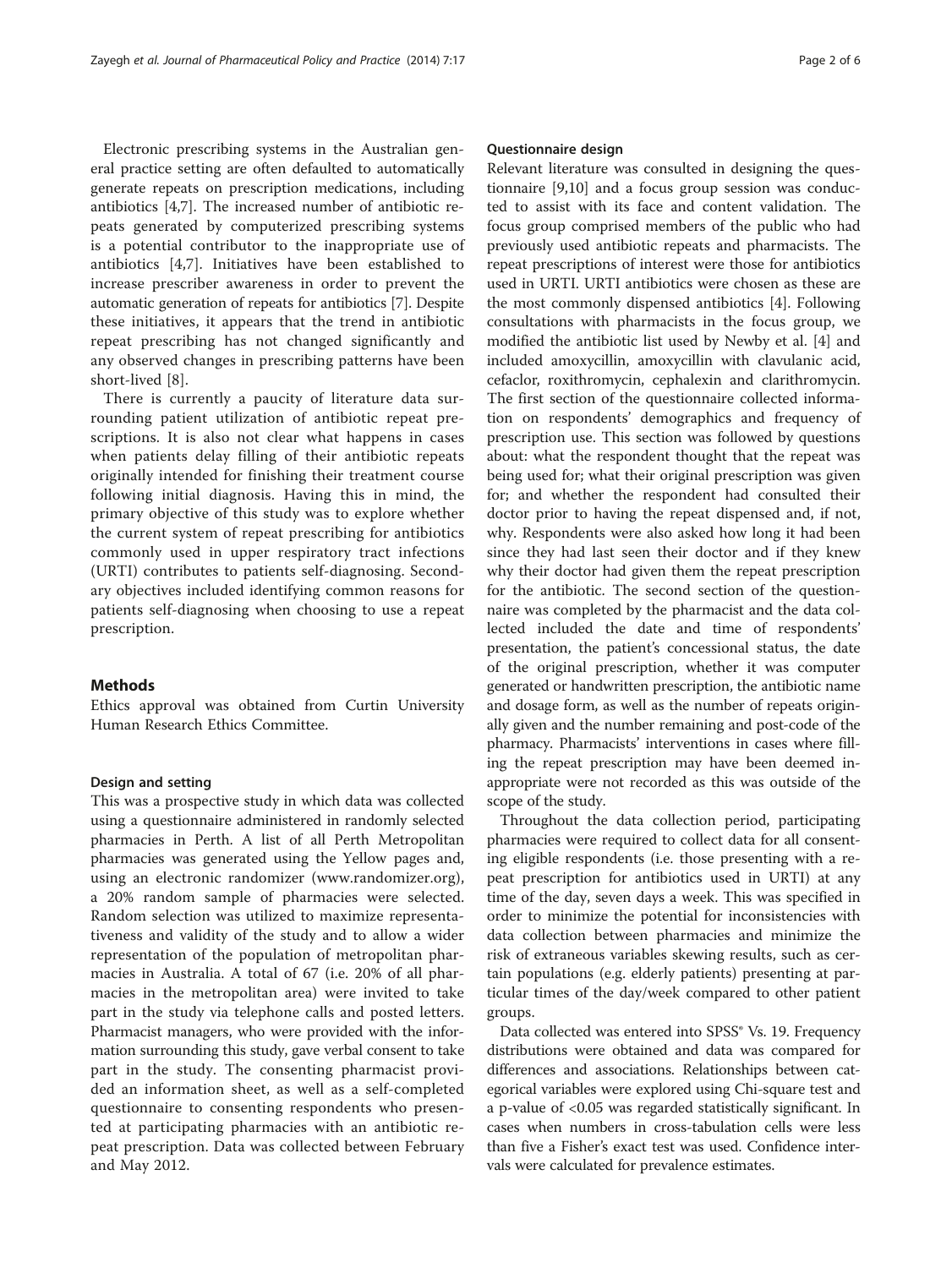| Demographical characteristics                 | n (%)     | Demographical characteristics  | n (%)          |
|-----------------------------------------------|-----------|--------------------------------|----------------|
| Sex                                           |           | Prescription presented is for: |                |
| Female                                        | 67 (54.4) | Myself                         | 94 (77)        |
| Age                                           |           | My child                       | 9(7.4)         |
| 18-30                                         | 29 (23.8) | My partner                     | 19 (15.6)      |
| $31 - 45$                                     | 28 (23.0) | <b>Educational Status</b>      |                |
| 46-55                                         | 20 (16.4) | Primary School                 | 5(4.3)         |
| 55-65                                         | 20 (16.4) | Secondary School               | 47 (40.2)      |
| 65-80                                         | 21(17.2)  | University                     | 56 (47.9)      |
| > 80                                          | 4(3.3)    | Preferred not to disclose      | 9(7.7)         |
| Missing                                       |           | Missing                        | 6              |
| Concessional Status                           |           | <b>Employment Status</b>       |                |
| General                                       | 69 (60.0) | Full-time                      | 51 (41.8)      |
| Concession                                    | 36 (31.3) | Part-time                      | 19 (15.6)      |
| Repatriation                                  | 4(3.5)    | Casual                         | 14(11.5)       |
| Number of prescriptions filled for themselves |           | Retired                        | 29 (23.8)      |
| None                                          | 18 (14.6) | Unemployed                     | 9(7.4)         |
| $<$ 1 per month                               | 48 (39.3) | Missing                        | $\overline{1}$ |
| 1 per month                                   | 13(10.7)  |                                |                |
| 2-5 per month                                 | 29 (23.8) |                                |                |
| > 5 per month                                 | 14(11.5)  |                                |                |
| Missing                                       |           |                                |                |

Table 1 Demographic characteristics of patients in the study sample ( $n = 123$ )

### Results

A total of 25 pharmacies were recruited out of the 67 contacted pharmacies. Out of 25 pharmacies who initially accepted to participate, six of them did not collect any data. Contacted pharmacies that chose not to take part in the study claimed not to have had the time (41.2%), staff (35.3%) or prescription volume (23.5%) required to participate in the research project.

A total of 123 surveys were completed throughout the collection period. The majority of respondents were female (67%), working full time (41.8%) and with a general concessional PBS status. The majority of respondents were filling a repeat prescription for themselves or their child (84.4%). More detailed demographic data for the respondents are presented in Table 1.

The majority of prescriptions were computer generated (82.6%) and the most common antibiotic prescribed was amoxycillin with clavulanic acid (40.4%) followed by amoxicillin alone (21.1%). The vast majority of antibiotics (88%) were prescribed with one repeat. Of the respondents, 40% of them presented to the pharmacy to fill antibiotic prescription more than 2 weeks after the initial fill date and 33.9% filled their repeat one month or more from the time diagnosis was made. More details about the repeat prescriptions are available in Table 2.

Table 2 Patient prescription information ( $n = 123$ \*)

| Type of information              | n(%)                      | <b>Type of information</b>                  | n(%)     |  |
|----------------------------------|---------------------------|---------------------------------------------|----------|--|
| Antibiotic                       |                           | Time between original Rx and repeat filling |          |  |
| Amoxycillin with clavulanic acid | <2weeks                   | <2weeks                                     | 69 (60)  |  |
| Amoxycillin                      | $\geq$ weeks <1 month     | $\geq$ weeks <1 month                       | 7(6.1)   |  |
| Roxithromycin                    | $\geq$ 1 month <3 months  | $\geq$ 1 month <3 months                    | 17(14.8) |  |
| Cephalexin                       | $\geq$ 3 months <6 months | $\geq$ 3 months <6 months                   | 9(7.8)   |  |
| Clarithromycin                   | $\geq$ 6 months           | $\geq$ 6 months                             | 13(11.3) |  |
| Cefaclor                         | Missing                   | Missing                                     | 8        |  |
| Missing                          | 14                        |                                             |          |  |

\*For both categories there were some missing responses.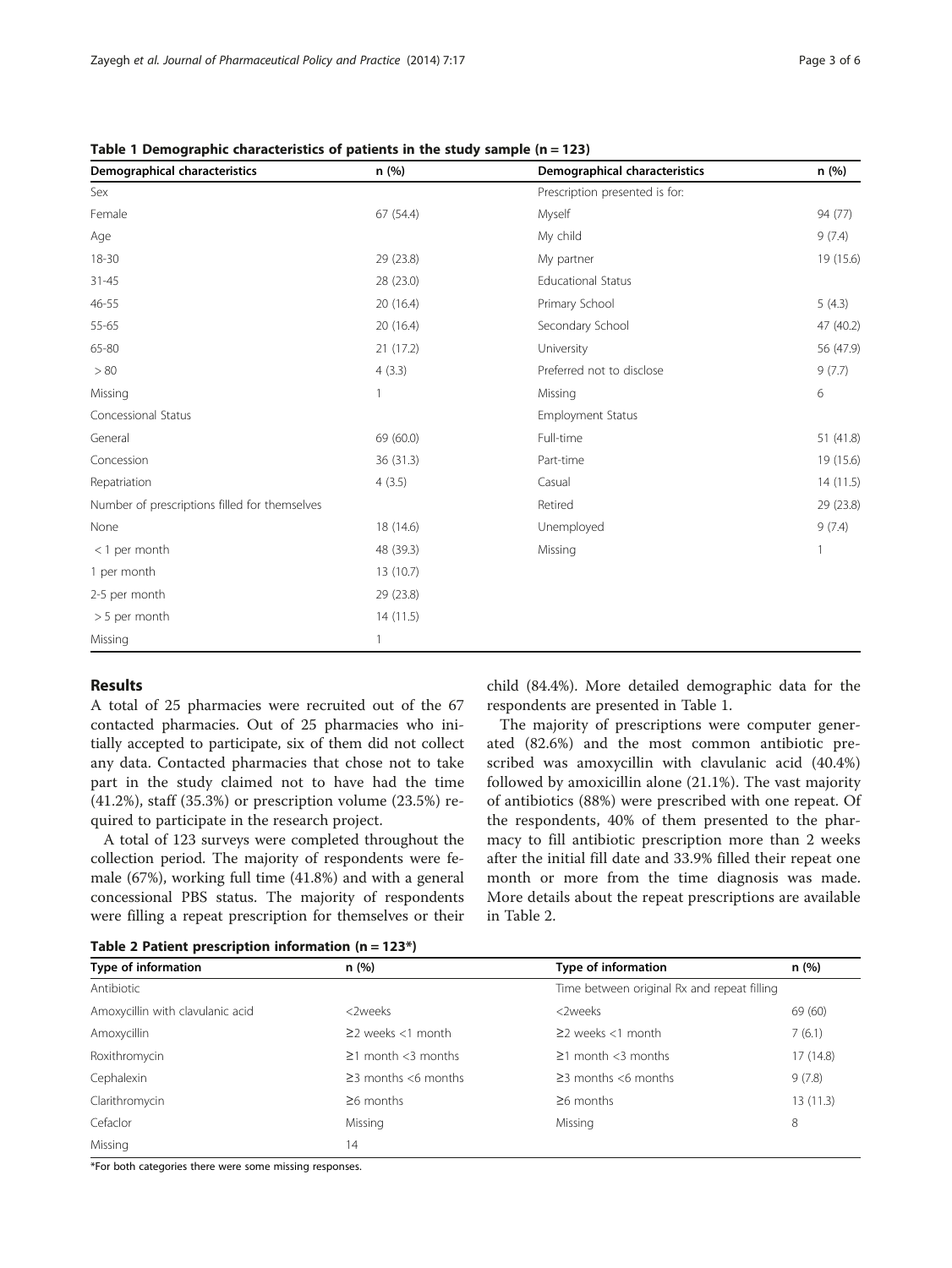Table 3 Original indications and prevalence of doctor consultation prior to filling of antibiotic repeat prescriptions  $(n = 122)$ 

| Original indication for<br>antibiotic | $n\frac{9}{6}$ | Doctor consulted about<br>getting the repeat prescription<br>dispensed (within respective<br>original indication)? (YES/NO) |  |
|---------------------------------------|----------------|-----------------------------------------------------------------------------------------------------------------------------|--|
|                                       |                | NO; n (%)                                                                                                                   |  |
| Chest infection                       | 45 (36.9)      | 33 (73.3)                                                                                                                   |  |
| Ear infection**                       | 24 (19.7)      | 21 (87.5)                                                                                                                   |  |
| Tonsillitis                           | 17 (13.9)      | 12 (70.6)                                                                                                                   |  |
| <b>Sinusitis</b>                      | 14(11.5)       | 8(57.1)                                                                                                                     |  |
| 'the flu'*                            | 10(8.2)        | 10 (100)                                                                                                                    |  |
| Do not know/remember                  | 4 (3.3)        |                                                                                                                             |  |
| <b>Bronchitis</b>                     | 4(3.3)         | 2(50)                                                                                                                       |  |
| Missing                               |                |                                                                                                                             |  |

 $*$ p = 0.030; \*\*p = 0.027.

## Current reasons for using the repeat prescription and original indication of antibiotic prescriptions

Respondents indicated that the most common reasons for which the antibiotic repeats were being used (as perceived by respondents) were 'cough' (34.5%), followed by 'not feeling better after the first course' (19.0%) 'earache' (17.2%) and 'sore throat' (16.4%). These were followed by 'blocked nose' (12.1%), 'runny nose' (9.5%) and 'starting to get sick and not wanting to get worse' (7.8%).

The most common reported original indications (as perceived by respondents) for the antibiotic prescriptions were 'chest infection' (37.8%), followed by 'ear infection' (20.2%), and 'tonsillitis' (14.3%). More details in relation to antibiotics original indications as reported by respondents are provided in Table 3.

#### Doctor consultation

The prevalence of respondents that indicated that no doctor consultation was made prior to presenting to the pharmacy to fill their antibiotic repeat prescription was 68.3% (95% CI: 60.0 - 76.6%). Most respondents indicated that they did not consult a doctor prior to having the antibiotic repeat dispensed because their 'doctor had told them to take the second course'. This was followed by 'having the same symptoms as the last time they took the antibiotics'. For more details on reasons for having their repeat filled refer to Figure 1. Respondents who presented to fill their antibiotic repeat prescription within 2 weeks of the original prescription being written (i.e. when original diagnosis was made) were significantly more like to have done so based on the consultation with their doctor (p = 0.006, 95% CI [1.16, 2.01]).

A significant association was identified between respondents who reported original indications for 'the flu' and 'ear infection' and their doctor consultation. In this regard, the majority of respondents did not consult a doctor prior to having the repeat dispensed when the antibiotic was prescribed for 'the flu' (100%, Fisher's exact test: p = 0.030, 95% CI [1.34,1.75] ) or for an 'ear infection' (87.5%, Chi-square test: p = 0.027 95% CI [1.12,1.71]. For more details see Table 3.

When comparing respondents age, sex and employment status, no statistical significant differences were seen in rates of doctor consultation prior to their presentation to have the repeat dispensed ( $p > 0.05$ ). In regards to educational level, respondents with a university level education were more likely not to have consulted a doctor prior to presenting to have the repeat dispensed (Fisher's exact test: p = 0.019). No significance differences were found between the above demographic factors and whether

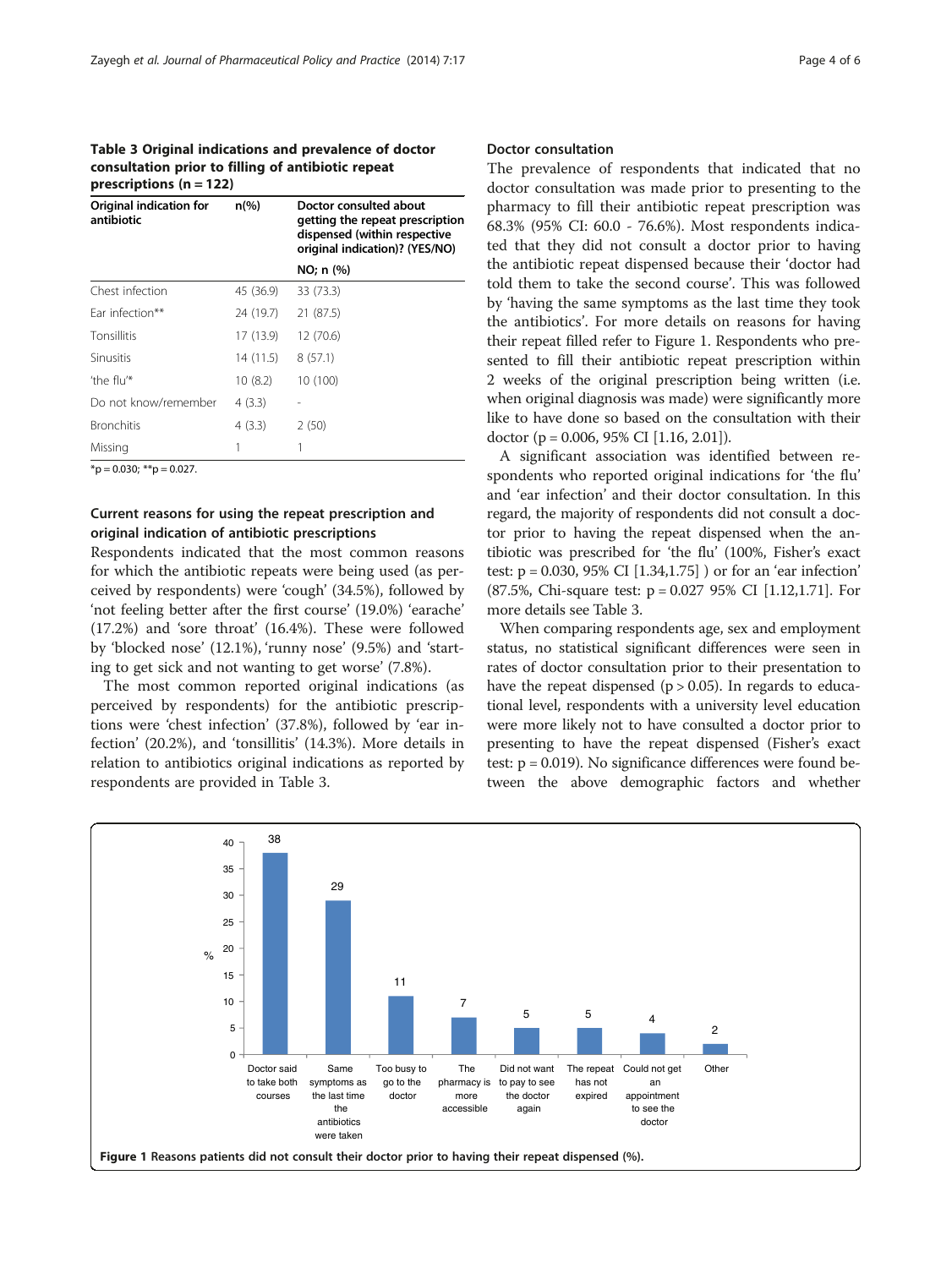respondents presented to fill their prescription within 2 weeks of original prescription written  $(p > 0.05)$ .

#### Respondents knowledge regarding use of the repeat

Nearly 40% of respondents indicated they did not to know why the repeat prescription was needed ( i.e. 33.1%) of respondents indicated they were 'not told by their doctor what the repeat prescription was needed for' when they were originally prescribed the antibiotics and a further 5.8% responded they 'could not remember' why the repeat was given).

A significant association was identified between timing of original prescriptions prescribed and repeat prescriptions dispensed, in relation to respondents' knowledge regarding use of their repeat. In this regard, respondents who presented to fill the repeat more than 2 weeks after the original prescription was prescribed, were significantly more likely not to know why their repeat was needed (i.e. variables 'not been told by a doctor what the repeat was needed' and 'do not remember' combined ( $p = 0.010$ , 95% CI [1.07, 2.18])).

#### **Discussion**

This study found that the majority of respondents did not consult their doctor prior to presenting to the pharmacy to have their antibiotic repeat dispensed, despite a significant proportion not knowing what the repeat prescription had been provided. Further, 40% of respondents presented to fill the repeat prescription more than two weeks after the original prescription written (1 in 3 patients presented more than one month and 1 in 5 more than 3 months). These observations are consistent with the findings of a Newcastle study conducted in 2003 [\[4](#page-5-0)], that suggested a substantial proportion of patients retained their repeats for a considerable amount of time after their original issue. This suggests that antibiotic repeats originally prescribed for URTI are potentially being used for indications other than that what they may have originally been intended by the prescriber, leaving room for patient self-diagnosis.

All respondents who claimed to have been prescribed their antibiotics for 'the flu' did not consult their doctor prior to presenting to have the repeat dispensed and compared to other patient-reported indications this was a statistically significant finding. This should be viewed also having in mind that the most common reported reason for respondents presenting to fill the repeats was 'cough'. The above suggests that in these cases, antibiotic repeat prescriptions could have potentially been used by patients for non-bacterial infections. Antibiotics for URTI are most frequently prescribed antibiotics despite many of such infections being viral in etiology [\[4,11\]](#page-5-0). The resulting widespread use of antibiotics is a primary factor in the

emergence of antibiotic resistance at both local and regional levels [[11](#page-5-0)].

Approximately a third of respondents indicated their doctor did not tell them why a repeat prescription was needed. This finding suggests potential inadequate communication between the prescriber and patients about their antibiotic use and emphasizes the need for further education focused on addressing this communication gap. This also highlights the significance of pharmacists' counseling when antibiotic prescriptions are filled, including their repeats. A further exploration of how to better utilize pharmacists skills in improving patients' knowledge about their repeat prescription should be considered. To assist with this, a better use of dispensing software solutions could also be designed.

It appears that the current system of antibiotic repeat prescriptions where they are valid for 12 months may contribute to patients' lack of knowledge of the need for their antibiotic repeat prescription. In this regard, respondents who presented to fill their repeat prescriptions  $\geq 2$  weeks (from the original prescription) were significantly more likely to not know why their repeat was prescribed. It should be noted that current guidelines limit the course of antibiotic use for most URTI for up to 2 weeks [\[12,13](#page-5-0)]. The current 12 months repeat validity of antibiotics is currently the same as for prescriptions used in chronic conditions such as hypertension and diabetes despite most bacterial infections being short-term conditions. This leaves room for patients to potentially use their repeats for a condition which is different to the original indication assigned by prescriber and hence engage in self-diagnosis.

This study had a number of important limitations. These limitations firstly pertain to a small sample size. Lack of time and staff were the main reasons for pharmacies failing to recruit more patients. Findings of this study should also be interpreted with caution as some of the key questions were answered based on respondents' perceived knowledge or awareness of symptoms and current condition. Furthermore, potential recall bias should be recognized, given that respondents may not remember what the doctor had originally told them. In addition, it should be acknowledged that other antibiotics not included in this study are used in URTI, such as erythromycin, azithromycin, doxycycline and dicloxacillin. Our study is also limited by the fact that it did not include rural populations in Australia. This was however done to limit confounding variables such as differing trends in infections and antibiotic use in rural and regional parts of Western Australia. Furthermore, our study was conducted in summer and autumn and there may be seasonal variations in antibiotic use during other times of the year. It should also be noted that in terms of wider interpretation of these findings, not all countries utilize a repeat prescription system for antibiotics.